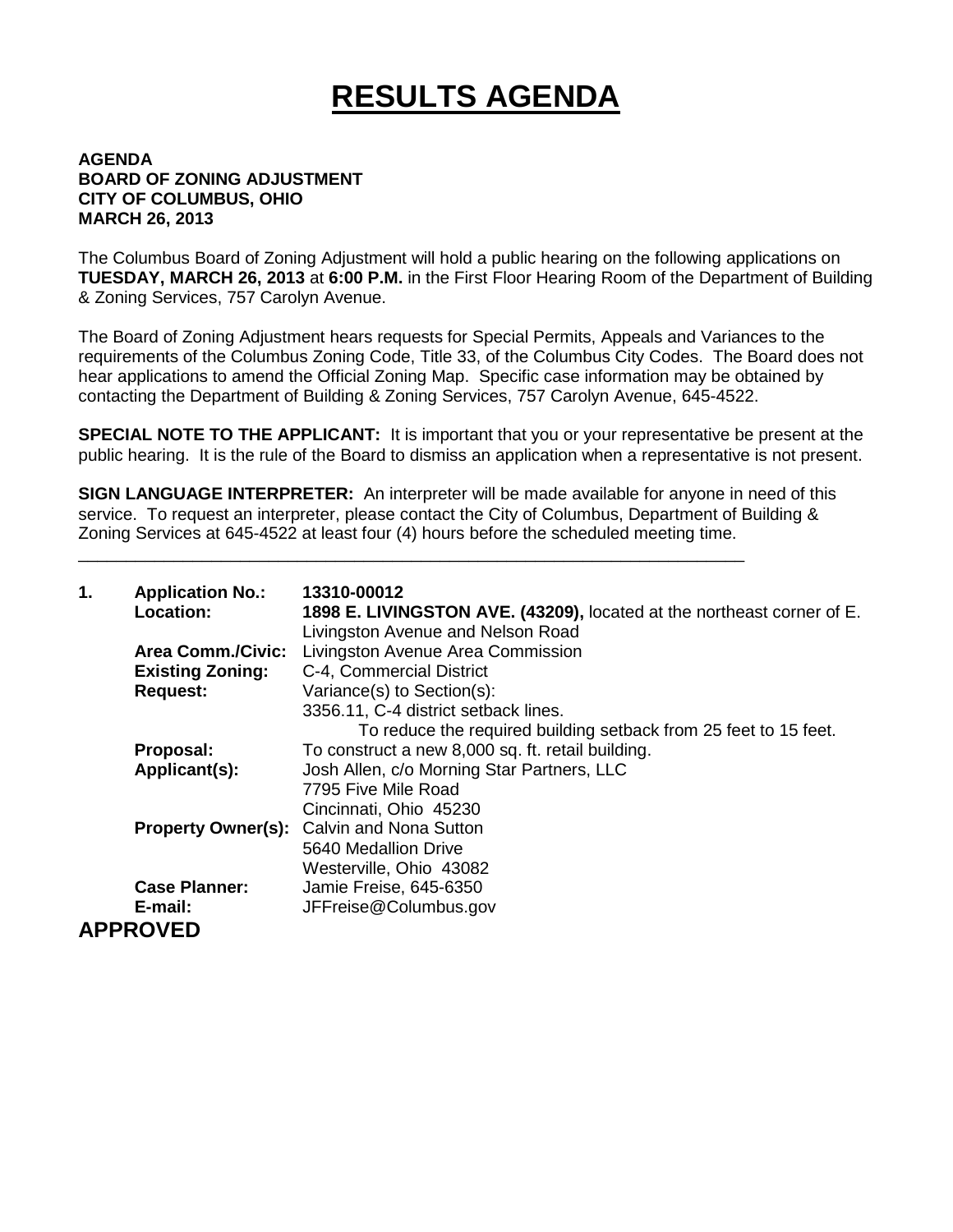| 2. | <b>Application No.:</b>   | 13310-00022                                                                                                                    |
|----|---------------------------|--------------------------------------------------------------------------------------------------------------------------------|
|    | Location:                 | 1201 OLENTANGY RIVER ROAD (43212), located at the northwest corner                                                             |
|    |                           | of W. 3rd Ave. & Olentangy River Rd.                                                                                           |
|    | <b>Area Comm./Civic:</b>  | 5th by Northwest Area Commission                                                                                               |
|    | <b>Existing Zoning:</b>   | C-4, Commercial District                                                                                                       |
|    | <b>Request:</b>           | Variances to Sections:                                                                                                         |
|    |                           | 3372.704, Setback requirements.                                                                                                |
|    |                           | To increase the required building setback from 25 ft. to 40 ft. and to<br>increase the maximum side yard from 50 ft. to 60 ft. |
|    |                           | 3372.705, Building design standards.                                                                                           |
|    |                           | To deviate the orientation of the principal building more than 15%                                                             |
|    |                           | from parallel to the primary street; to increase the orientation from                                                          |
|    |                           | 15% to be 20%. Also, to vary the width of the principal building                                                               |
|    |                           | frontage to less than 60% of the lot width, to be 19% of the lot                                                               |
|    |                           | width. Also, to allow the primary entrance door to be on the non-                                                              |
|    |                           | primary building frontage; to be on the south façade instead of the<br>east façade.                                            |
|    | Proposal:                 | To raze two existing, commercial buildings and construct a restaurant and                                                      |
|    |                           | retail commercial building.                                                                                                    |
|    | Applicant(s):             | Northstar Realty; c/o Jackson B. Reynolds III; Smith & Hale, L.L.C.                                                            |
|    |                           | 37 W. Broad St., Suite 725                                                                                                     |
|    |                           | Columbus, Ohio 43215                                                                                                           |
|    | <b>Property Owner(s):</b> | Olentangy TKT, L.L.C.                                                                                                          |
|    |                           | 150 E. Broad St., Suite 300                                                                                                    |
|    |                           | Columbus, Ohio 43215                                                                                                           |
|    | <b>Case Planner:</b>      | Dave Reiss, 645-7973                                                                                                           |
|    | E-mail:                   | DJReiss@Columbus.gov                                                                                                           |
|    | <b>APPROVED</b>           |                                                                                                                                |

| 3. | <b>Application No.:</b>   | 13310-00023                                                                                                                                                                                                                                                                                                         |
|----|---------------------------|---------------------------------------------------------------------------------------------------------------------------------------------------------------------------------------------------------------------------------------------------------------------------------------------------------------------|
|    | Location:                 | 1688 RED ROBIN ROAD (43229), located at the northwest corner of Red                                                                                                                                                                                                                                                 |
|    |                           | Robin Road and Songbird Drive.                                                                                                                                                                                                                                                                                      |
|    | <b>Area Comm./Civic:</b>  | <b>Northland Area Commission</b>                                                                                                                                                                                                                                                                                    |
|    | <b>Existing Zoning:</b>   | <b>ARLD, Apartment Residential District</b>                                                                                                                                                                                                                                                                         |
|    | <b>Request:</b>           | Variance(s) to Section(s):                                                                                                                                                                                                                                                                                          |
|    |                           | 3333.18, Building lines.                                                                                                                                                                                                                                                                                            |
|    |                           | To reduce the required building setback line on Red Robin Road for<br>two (2) buildings from 25 feet to 24.5 feet and 23.5 feet for two (2)<br>separate buildings, and to reduce the required building setback line<br>on Nestling Drive from 25 feet to 21.1 feet and 16.0 feet for two (2)<br>separate buildings. |
|    |                           | 3333.255, Perimeter yard.                                                                                                                                                                                                                                                                                           |
|    |                           | To reduce the required east 25 foot landscaped perimeter yard to<br>five (5) feet.                                                                                                                                                                                                                                  |
|    | Proposal:                 | To legitimize non-conforming setbacks and perimter yard encroachments<br>to satisfy lending requirements.                                                                                                                                                                                                           |
|    | Applicant(s):             | C & G Investment Associates, c/o Donald Plank, Plank Law Firm<br>145 E. Rich Street<br>Columbus, Ohio 43215                                                                                                                                                                                                         |
|    | <b>Property Owner(s):</b> | Applicant                                                                                                                                                                                                                                                                                                           |
|    | <b>Case Planner:</b>      | Jamie Freise, 645-6350                                                                                                                                                                                                                                                                                              |
|    | E-mail:                   | JFFreise@Columbus.gov                                                                                                                                                                                                                                                                                               |
|    | <b>APPROVED</b>           |                                                                                                                                                                                                                                                                                                                     |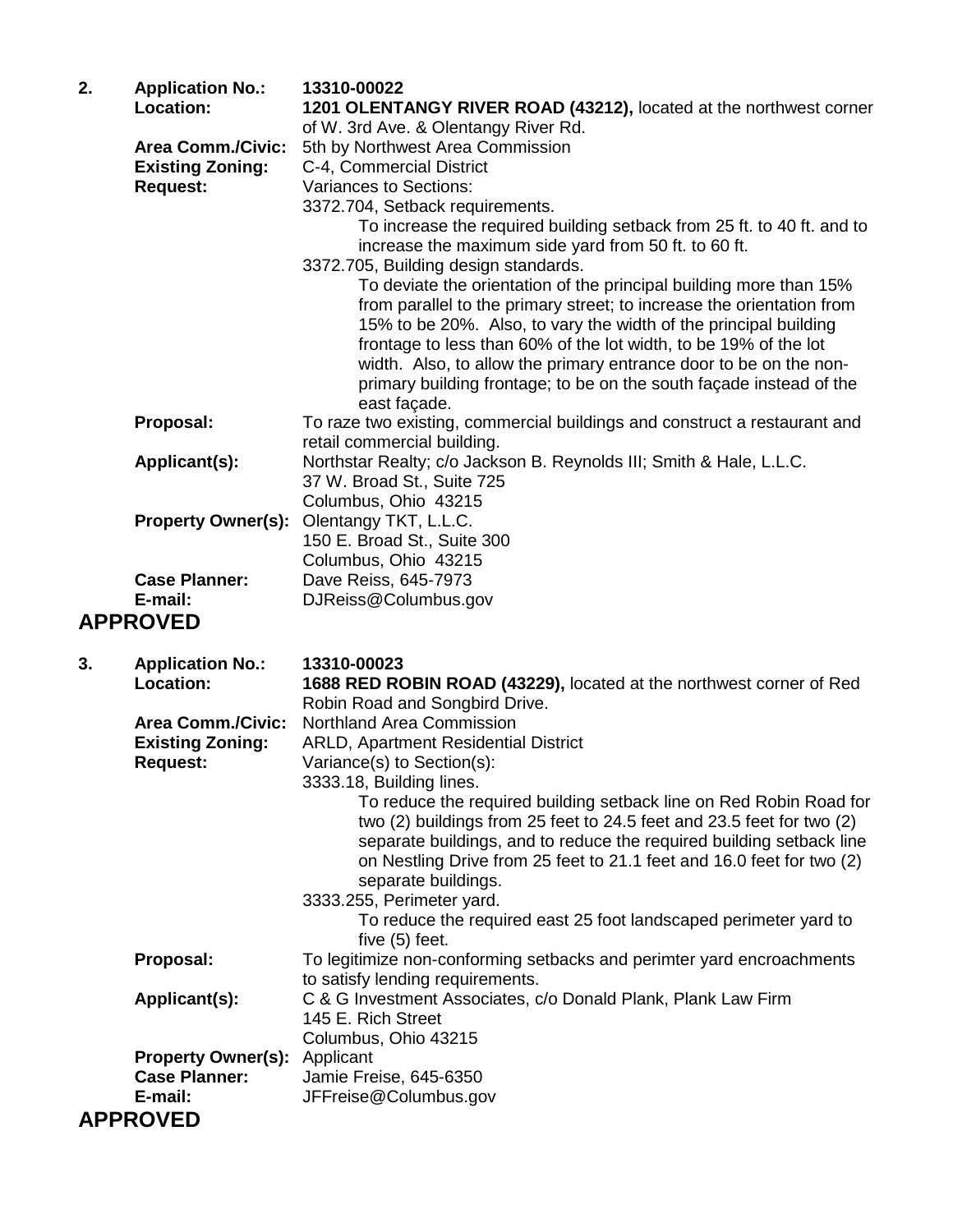| 4. | <b>Application No.:</b>   | 13310-00026                                                             |
|----|---------------------------|-------------------------------------------------------------------------|
|    | Location:                 | 46 E. 4TH AVENUE, UNIT A (43201), located at the northeast corner of    |
|    |                           | Mt. Pleasant Ave. & E. 4th Ave.                                         |
|    | <b>Area Comm./Civic:</b>  | Italian Village Commission                                              |
|    | <b>Existing Zoning:</b>   | R-4, Residential District                                               |
|    | <b>Request:</b>           | <b>Variances to Sections:</b>                                           |
|    |                           | 3312.49, Minimum numbers of parking spaces required.                    |
|    |                           | To reduce the minimum number of parking spaces from 2 to 0.             |
|    |                           | 3332.05, Area district lot width requirements.                          |
|    |                           | To reduce the lot width requirement from 50 ft. to 21 ft. (29 ft.).     |
|    |                           | 3332.15, R-4 area district requirements.                                |
|    |                           | To reduce the lot area requirement from 1,500 sq. ft. to 1,309 sq. ft.  |
|    |                           | (191 sq. ft.).<br>3332.18, Basis of computing area.                     |
|    |                           | To increase the lot coverage from 50% to 70% of the lot area.           |
|    |                           | 3332.20, Building lines; definitions.                                   |
|    |                           | To reduce the required building setback from 10 ft. to 3 ft. (7 ft.).   |
|    |                           | 3332.26, Minimum side yard permitted.                                   |
|    |                           | To reduce the minimum side yard from 5 ft. to 0 ft.                     |
|    |                           | 3332.25, Maximum side yards required.                                   |
|    |                           | To reduce the sum of the widths of the side yards from 20% of the       |
|    |                           | lot area to 0% of the lot area; from 16 ft. to 0 ft.                    |
|    |                           | 3332.27, Rear yard.                                                     |
|    |                           | To reduce the required rear yard area from 25% of the total lot area    |
|    |                           | to 8% of the total yard area; a reduction of 17%.                       |
|    |                           | 3321.05, Vision clearance.                                              |
|    |                           | To not provide a 10 ft. clear vision triangle on a residential lot at a |
|    |                           | street intersection; to reduce the vision clearance to 4 ft. due to the |
|    |                           | building's construction.                                                |
|    | Proposal:                 | To construct a fee-simple town home; one of four attached single-family |
|    |                           | dwellings.                                                              |
|    | Applicant(s):             | Burwell Investments, L.L.C.; c/o Jackson B. Reynolds III; Smith & Hale, |
|    |                           | L.L.C.                                                                  |
|    |                           | 37 W. Broad St., Suite 725                                              |
|    |                           | Columbus, Ohio 43215                                                    |
|    | <b>Property Owner(s):</b> | Burwell Investments, L.L.C.                                             |
|    |                           | P.O. Box 6235                                                           |
|    | <b>Case Planner:</b>      | Columbus, Ohio 43206<br>Dave Reiss, 645-7973                            |
|    | E-mail:                   | DJReiss@Columbus.gov                                                    |
|    |                           |                                                                         |
|    | <b>APPROVED</b>           |                                                                         |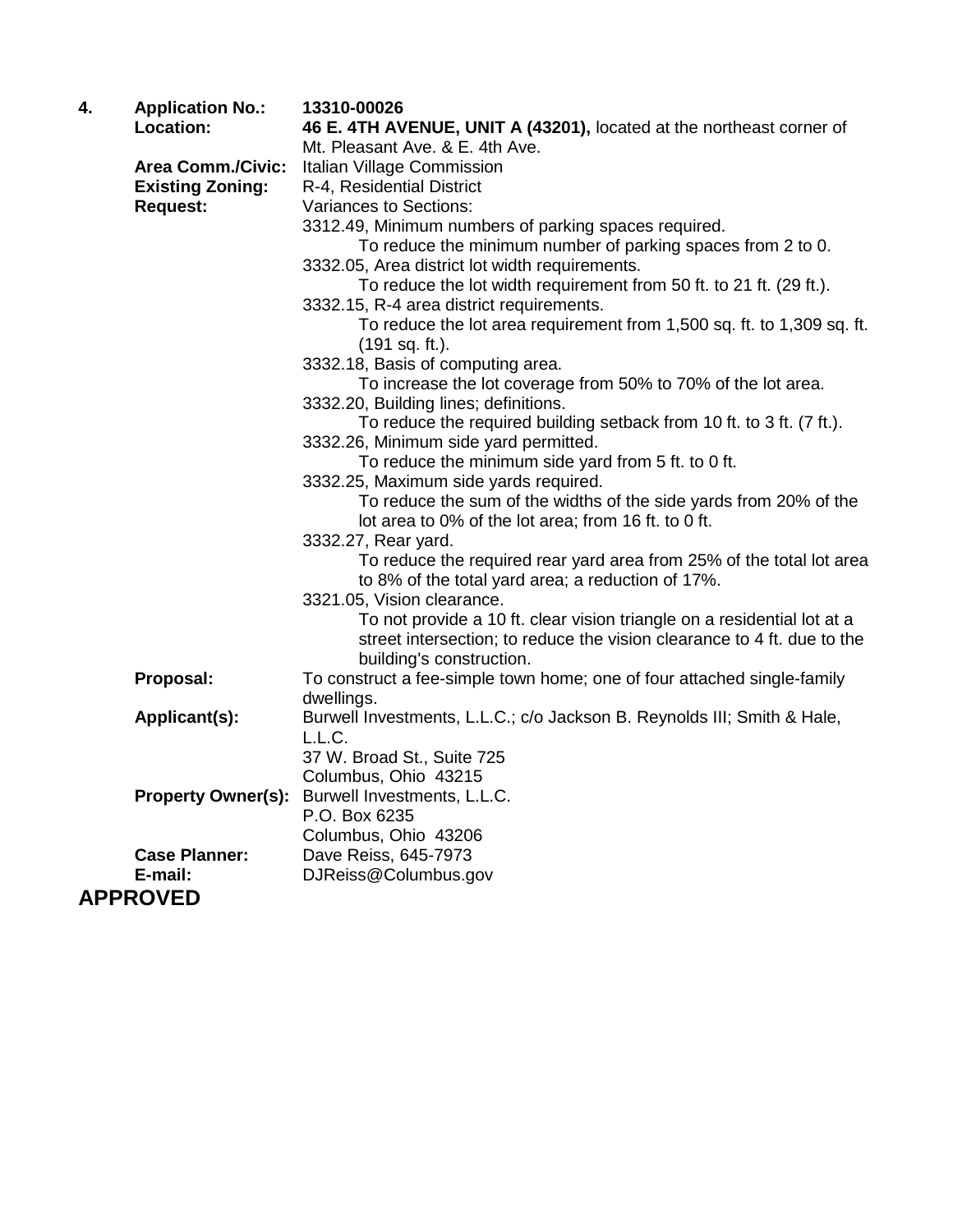| 5. | <b>Application No.:</b>   | 13310-00027                                                             |
|----|---------------------------|-------------------------------------------------------------------------|
|    | Location:                 | 46 E. 4TH AVENUE, UNIT B (43201), located at the northeast corner of    |
|    |                           | Mt. Pleasant Ave. & E. 4th Ave.                                         |
|    | <b>Area Comm./Civic:</b>  | Italian Village Commission                                              |
|    | <b>Existing Zoning:</b>   | R-4, Residential District                                               |
|    | <b>Request:</b>           | <b>Variances to Sections:</b>                                           |
|    |                           | 3312.49, Minimum numbers of parking spaces required.                    |
|    |                           | To reduce the minimum number of parking spaces from 2 to 0.             |
|    |                           | 3332.05, Area district lot width requirements.                          |
|    |                           | To reduce the lot width requirement from 50 ft. to 21 ft. (29 ft.).     |
|    |                           | 3332.15, R-4 area district requirements.                                |
|    |                           | To reduce the lot area requirement from 2,500 sq. ft. to 1,050 sq. ft.  |
|    |                           | $(1,450$ sq. ft.).                                                      |
|    |                           | 3332.18, Basis of computing area.                                       |
|    |                           | To increase the lot coverage from 50% to 80% of the lot area.           |
|    |                           | 3332.20, Building lines; definitions.                                   |
|    |                           | To reduce the required building setback from 10 ft. to 3 ft. (7 ft.).   |
|    |                           | 3332.26, Minimum side yard permitted.                                   |
|    |                           | To reduce the minimum side yard from 5 ft. to 0 ft.                     |
|    |                           | 3332.25, Maximum side yards required.                                   |
|    |                           | To reduce the sum of the widths of the side yards from 20% of the       |
|    |                           | lot area to 0% of the lot area; from 16 ft. to 0 ft.                    |
|    |                           | 3332.27, Rear yard.                                                     |
|    |                           | To reduce the required rear yard area from 25% of the total lot area    |
|    |                           | to 8% of the total yard area; a reduction of 17%.                       |
|    | Proposal:                 | To construct a fee-simple town home; one of four attached single-family |
|    |                           | dwellings.                                                              |
|    | Applicant(s):             | Burwell Investments, L.L.C.; c/o Jackson B. Reynolds III; Smith & Hale, |
|    |                           | L.L.C.                                                                  |
|    |                           | 37 W. Broad St., Suite 725                                              |
|    |                           | Columbus, Ohio 43215                                                    |
|    | <b>Property Owner(s):</b> | Burwell Investments, L.L.C.                                             |
|    |                           | P.O. Box 6235                                                           |
|    |                           | Columbus, Ohio 43206                                                    |
|    | <b>Case Planner:</b>      | Dave Reiss, 645-7973                                                    |
|    | E-mail:                   | DJReiss@Columbus.gov                                                    |
|    | <b>APPROVED</b>           |                                                                         |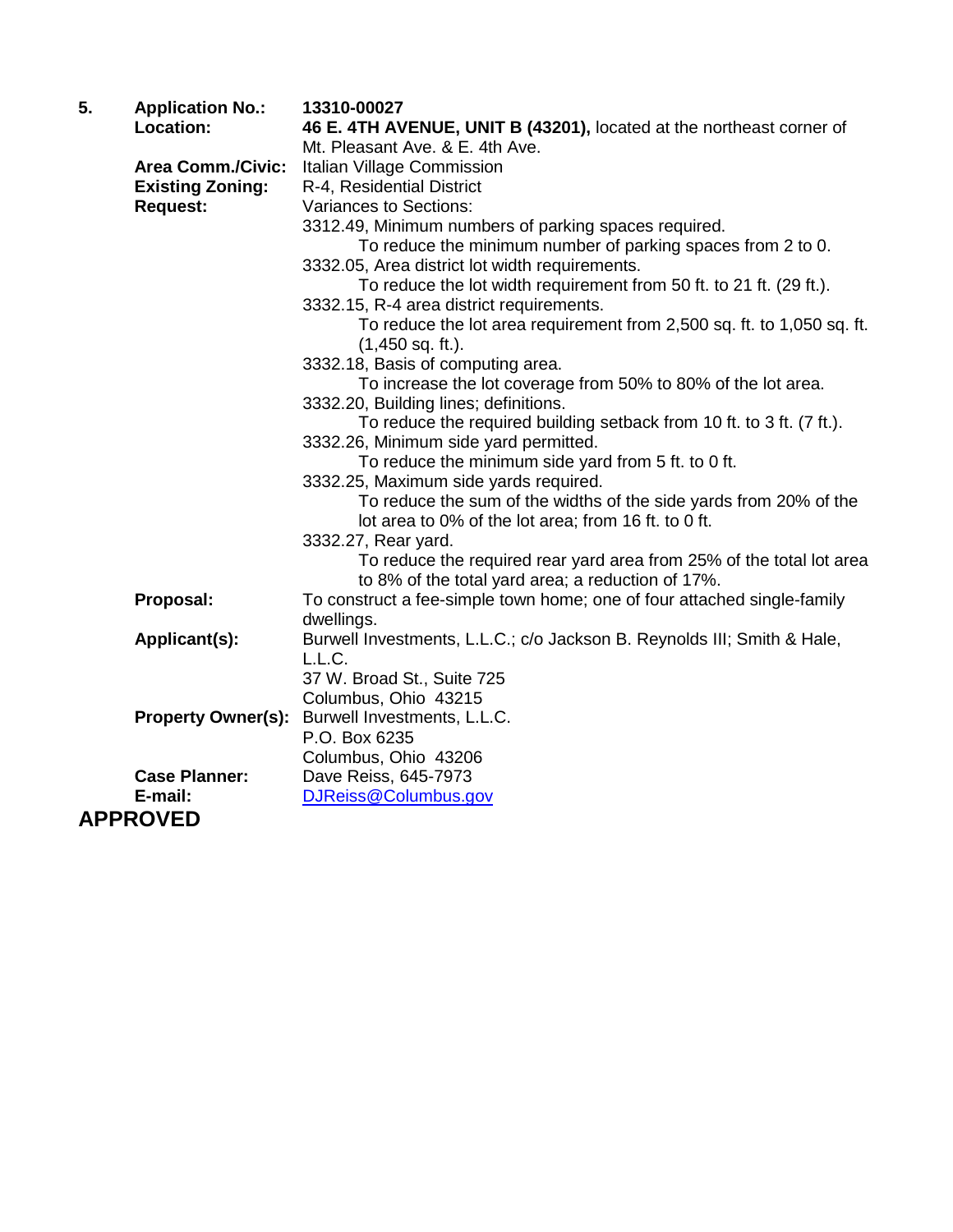| 6. | <b>Application No.:</b>   | 13310-00028                                                             |
|----|---------------------------|-------------------------------------------------------------------------|
|    | Location:                 | 46 E. 4TH AVENUE, UNIT C (43201), located at the northeast corner of    |
|    |                           | Mt. Pleasant Ave. & E. 4th Ave.                                         |
|    | <b>Area Comm./Civic:</b>  | Italian Village Commission                                              |
|    | <b>Existing Zoning:</b>   | R-4, Residential District                                               |
|    | <b>Request:</b>           | Variances to Sections:                                                  |
|    |                           | 3312.49, Minimum numbers of parking spaces required.                    |
|    |                           | To reduce the minimum number of parking spaces from 2 to 0.             |
|    |                           | 3332.05, Area district lot width requirements.                          |
|    |                           | To reduce the lot width requirement from 50 ft. to 21 ft. (29 ft.).     |
|    |                           | 3332.15, R-4 area district requirements.                                |
|    |                           | To reduce the lot area requirement from 2,500 sq. ft. to 1,050 sq. ft.  |
|    |                           | $(1,450$ sq. ft.).                                                      |
|    |                           | 3332.18, Basis of computing area.                                       |
|    |                           | To increase the lot coverage from 50% to 80% of the lot area.           |
|    |                           | 3332.20, Building lines; definitions.                                   |
|    |                           | To reduce the required building setback from 10 ft. to 3 ft. (7 ft.).   |
|    |                           | 3332.26, Minimum side yard permitted.                                   |
|    |                           | To reduce the minimum side yard from 5 ft. to 0 ft.                     |
|    |                           | 3332.25, Maximum side yards required.                                   |
|    |                           | To reduce the sum of the widths of the side yards from 20% of the       |
|    |                           | lot area to 0% of the lot area; from 16 ft. to 0 ft.                    |
|    |                           | 3332.27, Rear yard.                                                     |
|    |                           | To reduce the required rear yard area from 25% of the total lot area    |
|    |                           | to 8% of the total yard area; a reduction of 17%.                       |
|    | Proposal:                 | To construct a fee-simple town home; one of four attached single-family |
|    |                           | dwellings.                                                              |
|    | Applicant(s):             | Burwell Investments, L.L.C.; c/o Jackson B. Reynolds III; Smith & Hale, |
|    |                           | L.L.C.                                                                  |
|    |                           | 37 W. Broad St., Suite 725                                              |
|    |                           | Columbus, Ohio 43215                                                    |
|    | <b>Property Owner(s):</b> | Burwell Investments, L.L.C.                                             |
|    |                           | P.O. Box 6235                                                           |
|    |                           | Columbus, Ohio 43206                                                    |
|    | <b>Case Planner:</b>      | Dave Reiss, 645-7973                                                    |
|    | E-mail:                   | DJReiss@Columbus.gov                                                    |
|    | <b>APPROVED</b>           |                                                                         |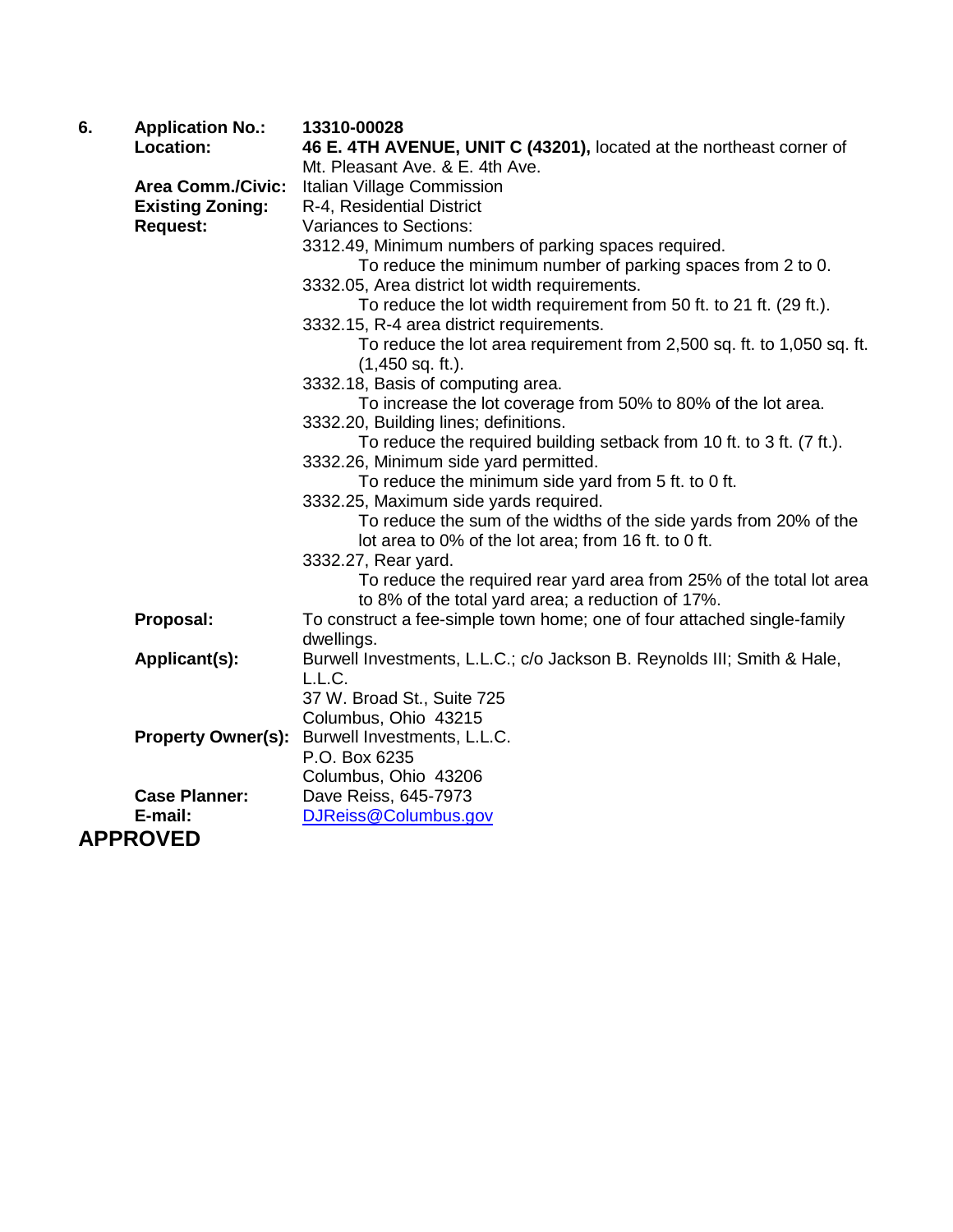| 7. | <b>Application No.:</b>   | 13310-00029                                                             |
|----|---------------------------|-------------------------------------------------------------------------|
|    | Location:                 | 46 E. 4TH AVENUE, UNIT D (43201), located at the northeast corner of    |
|    |                           | Mt. Pleasant Ave. & E. 4th Ave.                                         |
|    | <b>Area Comm./Civic:</b>  | Italian Village Commission                                              |
|    | <b>Existing Zoning:</b>   | R-4, Residential District                                               |
|    | <b>Request:</b>           | Variances to Sections:                                                  |
|    |                           | 3332.05, Area district lot width requirements.                          |
|    |                           | To reduce the lot width requirement from 50 ft. to 28 ft. (22 ft.).     |
|    |                           | 3332.15, R-4 area district requirements.                                |
|    |                           | To reduce the lot area requirement from 2,500 sq. ft. to 1,071 sq. ft.  |
|    |                           | $(1,429$ sq. ft.).                                                      |
|    |                           | 3332.18, Basis of computing area.                                       |
|    |                           | To increase the lot coverage from 50% to 70% of the lot area.           |
|    |                           | 3332.20, Building lines; definitions.                                   |
|    |                           | To reduce the required building setback from 10 ft. to 3 ft. (7 ft.).   |
|    |                           | 3332.26, Minimum side yard permitted.                                   |
|    |                           | To reduce the minimum side yard from 5 ft. to 0 ft.                     |
|    |                           | 3332.25, Maximum side yards required.                                   |
|    |                           | To reduce the sum of the widths of the side yards from 25% of the       |
|    |                           | lot area to 10% of the lot area; a reduction of 15%.                    |
|    |                           | 3332.27, Rear yard.                                                     |
|    |                           | To reduce the required rear yard area from 25% of the total lot area    |
|    |                           | to 8% of the total yard area; a reduction of 17%.                       |
|    | Proposal:                 | To construct a fee-simple town home; one of four attached single-family |
|    |                           | dwellings.                                                              |
|    | Applicant(s):             | Burwell Investments, L.L.C.; c/o Jackson B. Reynolds III; Smith & Hale, |
|    |                           | L.L.C.                                                                  |
|    |                           | 37 W. Broad St., Suite 725                                              |
|    |                           | Columbus, Ohio 43215                                                    |
|    | <b>Property Owner(s):</b> | Burwell Investments, L.L.C.                                             |
|    |                           | P.O. Box 6235                                                           |
|    |                           | Columbus, Ohio 43206                                                    |
|    | <b>Case Planner:</b>      | Dave Reiss, 645-7973                                                    |
|    | E-mail:                   | DJReiss@Columbus.gov                                                    |
|    | <b>APPROVED</b>           |                                                                         |